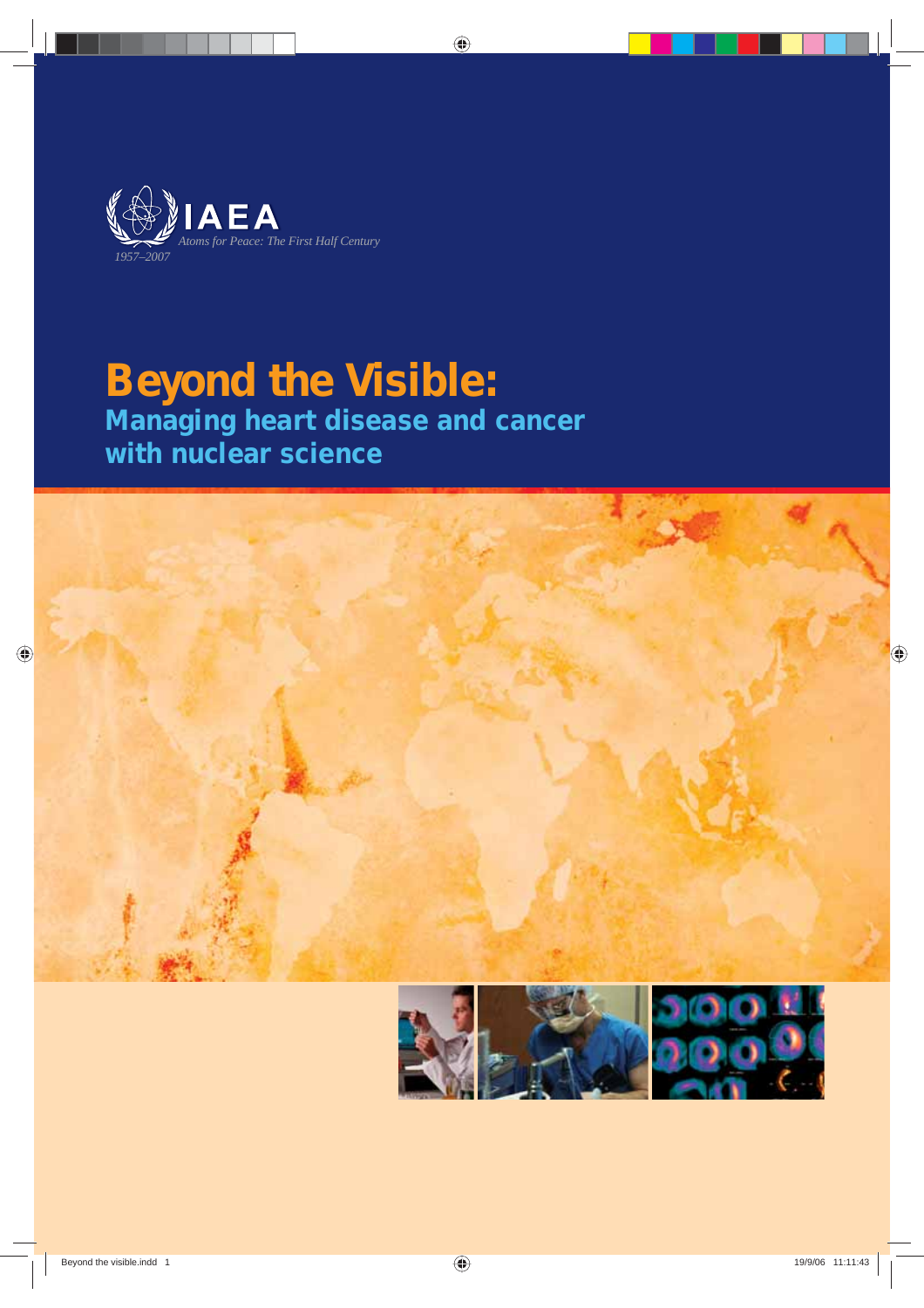# **Nuclear Medicine at Work Around the World**

| <b>Table of Contents</b>                                    |    |
|-------------------------------------------------------------|----|
| Introduction                                                | 3  |
| <b>Targeting the Heart</b>                                  | 4  |
| Lung Cancer - Customizing Care                              | 6  |
| Breast Cancer - Finding the Right Treatment for the Patient | 8  |
| The Role of the IAEA                                        | 10 |
| <b>Photo Captions and Credits</b>                           |    |
|                                                             |    |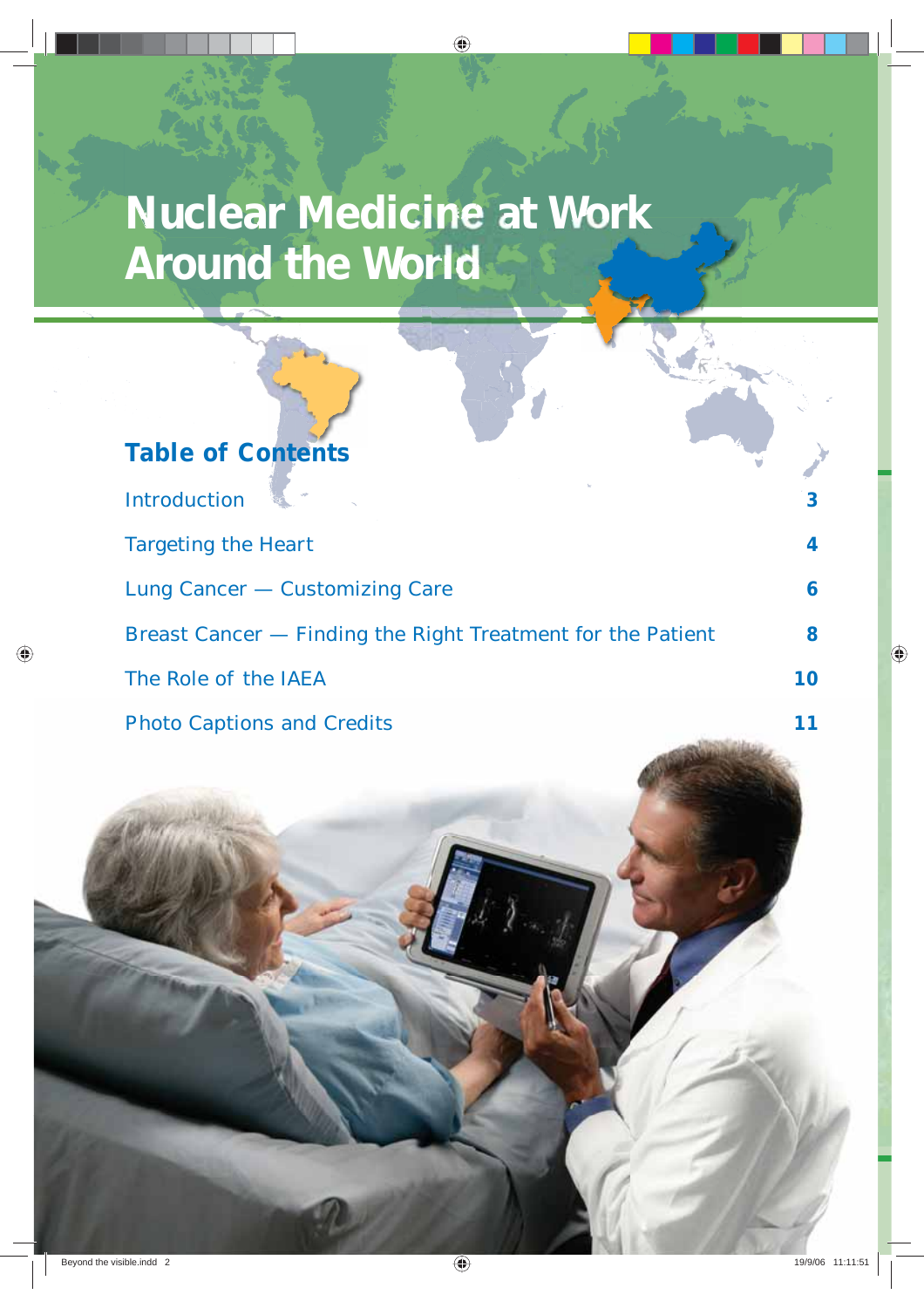# **Introduction**

Heart disease and cancer are the world's number one and two killers. According to the World Health Organization (WHO), heart disease kills 17 million people a year — almost one third of all deaths worldwide — and cancer causes 7 million deaths every year.

Early and accurate diagnosis is vital for effective treatment of both heart disease and cancer. Nuclear medicine techniques are helping to provide the vital information that doctors need to make decisions about treatment and disease management for patients.

## What is nuclear medicine?

Nuclear medicine techniques make use of radiation emitted by radioisotopes. Radiation is energy released, in the form of waves or particles, that results from changes in the nucleus of an atom. Detecting this release of energy and transforming it into images is the basis of nuclear medicine techniques.

## Tailored to specific functions

Every organ in our body responds differently from a chemical point of view. Scientists have identified a number of chemicals that are absorbed by specific organs. With this knowledge, scientists can attach various radioisotopes to biologically active substances.

### Radiopharmaceuticals defined

A radiopharmaceutical is a compound that has been tagged with radioisotopes for diagnostic or therapeutic purposes. The amount of the radiopharmaceutical given to a patient is just enough to obtain the required information. The patient experiences no discomfort during the test and typically after a few hours there is no trace that the test was ever done. Once a radiopharmaceutical enters the body, it is incorporated into natural biological processes and excreted normally.

There are up to 200 radioisotopes routinely used as tracers in biological substances. Radioisotopes can be attached to over 350 biological substances to target functions in over 200 diseases. The non-invasive nature of this technology, together with the ability to observe an organ functioning from outside the body, makes this technique a powerful diagnostic tool.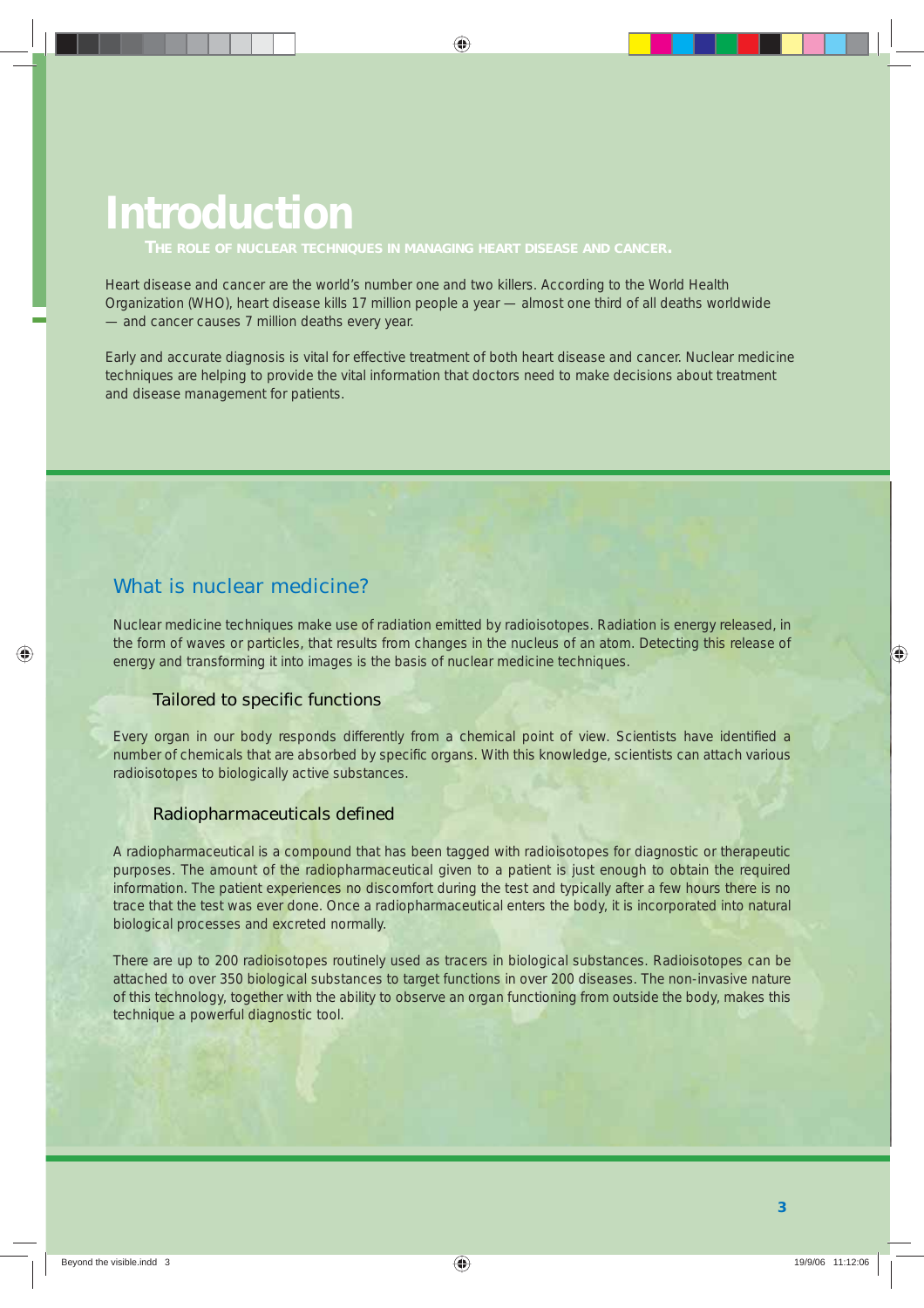# **Targeting the Heart**

*HEART DISEASE WILL BE THE LEADING CAUSE OF DEATH IN THE DEVELOPING WORLD BY 2010.*

Every muscle in the body needs a constant flow of blood to remain healthy. The heart is a muscle too, so in addition to the blood that goes through the heart as it pumps, blood is carried into the heart muscle itself by a network of coronary arteries. This flow of blood supplies the heart muscle with oxygen and nutrients.

In a person with heart disease, one or more of the coronary arteries has been narrowed or blocked by a buildup of fatty deposits. If the blood flow is reduced too much, starving the muscle of oxygen, part of the heart muscle is injured, causing a heart attack. This injured part of the heart muscle can be permanently damaged.

### **Understanding heart disease risks**

Heart disease has several risk factors, including smoking, hypertension, or high cholesterol levels. But by far, diabetes remains the most serious risk factor. It is rising rapidly in developing countries, partly as a result of lifestyle changes, poor diet and rapid urbanization. When a patient has uncontrolled diabetes, glucose builds up in the bloodstream and heart tissue can be permanently damaged in only a few years.

## **Early diagnosis**

**Chongqing, China:** Huáng Yunbiao\* is a typical Chinese victim of heart disease. Yunbiao was diagnosed with diabetes seven years ago. Last year he was diagnosed with heart disease.

When his doctor told him he had heart disease he was shocked. He'd never had a heart attack, and never even had any chest pain.

Yunbiao's doctor used nuclear medicine techniques to diagnose his heart disease, long before he began feeling symptoms. Yunbiao ran on a treadmill for about five or six minutes, and then doctors took images of his heart using a gamma camera.

Yunbiao's heart scans showed reduced blood flow when under stress that wasn't seen while at rest. This reduced blood flow was jeopardizing the muscle tissue, and Yunbiao found that he needed treatment right away.

## What is a gamma camera?

Radiopharmaceuticals injected into a patient produce a signal which can be seen using a gamma camera a device that detects gamma radiation. Single-photon emission computed tomography — or SPECT— uses a rotating gamma camera to obtain images from multiple angles of the organ being studied.

Images of the heart taken with a SPECT gamma camera record how much blood is flowing into all parts of the heart muscle.The results of nuclear cardiology tests show the current status of blood flow to the heart muscle and help doctors determine whether a patient has heart disease, and if so, how severe it is.

<sup>\*</sup> To protect individual privacy, names and medical details have been changed in patient profiles.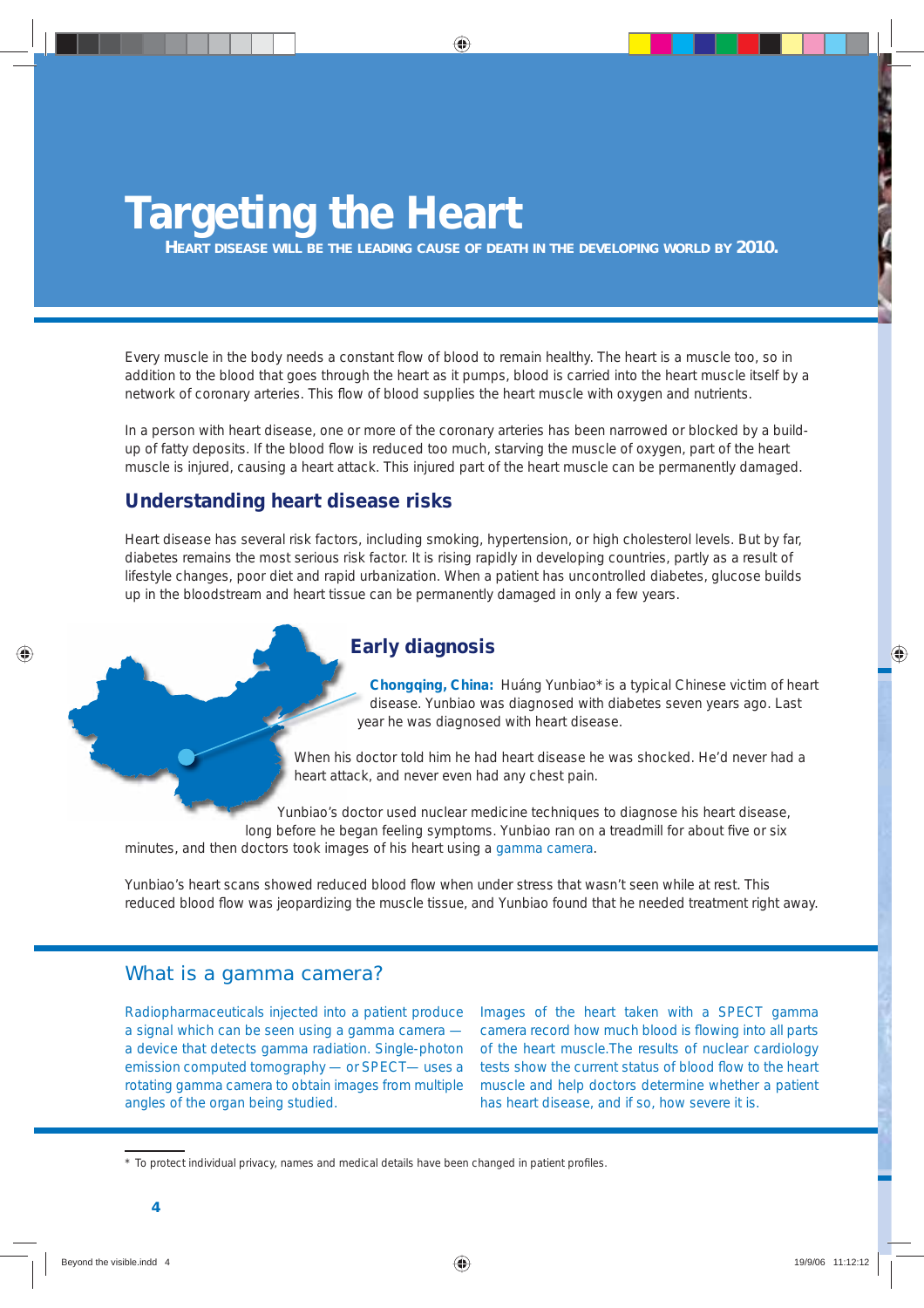

### **Making treatment decisions**

If the heart scans show that defects are minimal, medication for high blood pressure or removal of other risk factors might be an appropriate treatment. If, however, the image shows that the defects are large, the patient might be referred for angioplasty — a balloon that is inserted into a blood vessel to open up a blocked area in the vessel — or may be judged to be a candidate for bypass surgery. Nuclear medicine techniques help doctors decide whether a patient needs additional tests or treatment, and judge a patient's risk of having a heart attack.

Yunbiao's SPECT tests were fast and painless. But more importantly, doctors found his condition early enough to take action. Since then, he has had three bypasses to keep his blood vessels open, and he is on medication. Thanks to SPECT, Yunbiao's heart is healthier and now through treatment he is learning how to stay healthy.



# The Cost of SPECT

The ability to obtain two measurements at the same time — one of blood flow to the heart and one of cardiac pumping — is a value difficult to overlook. That is exactly what SPECT imaging offers.

Although SPECT is more expensive as an initial diagnostic strategy, it is more cost effective because it is more accurate in identifying the severity of the disease and appropriately directing resources.

For low-risk patients, SPECT can avoid unnecessary referrals for very expensive procedures, such as cardiac catheterization or coronary angiography, by filtering out patients who don't need these procedures. SPECT can also shorten the length of a patient's hospital stay — also resulting in significant cost savings.

### Cutting the cost of treatment in half

Using a SPECT gamma camera, doctors can diagnose coronary artery disease long before a patient begins

to experience symptoms — such as pain and shortness of breath — and ensure that the patient can begin treatment early and continue living an active and productive life.



### The burden of heart disease

Heart disease not only takes lives, but also causes an enormous economic burden. The World Health Organization estimates the total direct lifetime cost of coronary heart disease, including primary care, clinical care and rehabilitation, at \$26 billion, and the total indirect cost in loss of productivity, caused by disability and death, at \$48 billion.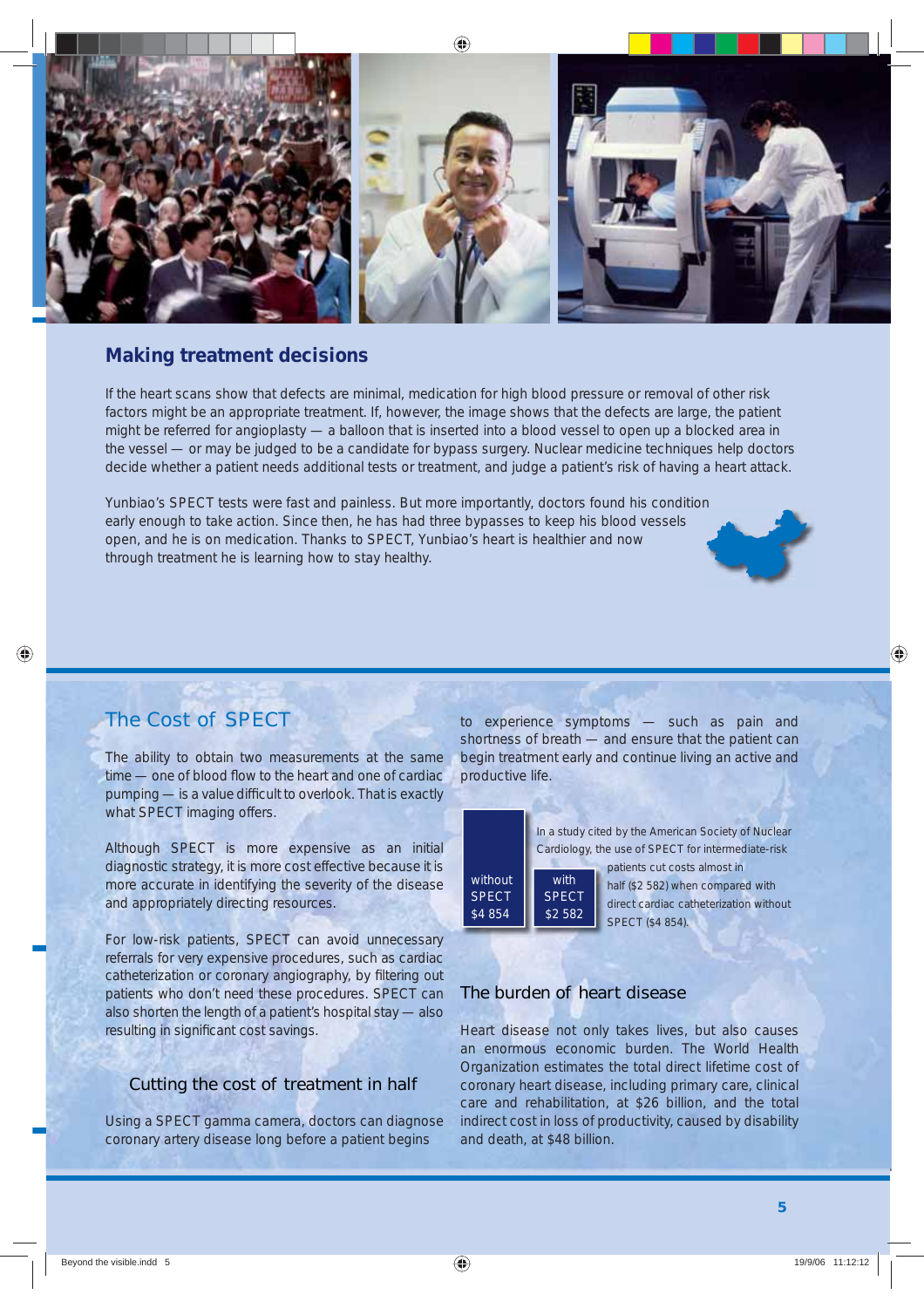# **Lung Cancer — Customizing Care**

*DOCTORS NEED TO KNOW HOW FAR CANCER HAS SPREAD TO DETERMINE TREATMENT.*

Lung cancer is the uncontrolled growth of abnormal cells in one or both of the lungs. While normal cells reproduce and develop into healthy lung tissue, these abnormal cells reproduce rapidly and never grow into normal tissue. Lumps of cancer cells then form and disrupt the lung, making it difficult to function properly.

Most lung cancers are smoking-related. Quitting smoking reduces risk significantly, although former smokers are still at greater risk of lung cancer than people who never smoked. Exposure to other carcinogens such as asbestos and radon gas also increases a person's risk, especially when combined with smoking.

## **Smoking on the rise**

While industrialized countries have seen a decline in the number of lung cancers after widespread antismoking campaigns, developing countries are experiencing the opposite trend. And while lung cancer is still more common in Europe and North America, this is changing as tobacco companies focus huge marketing campaigns on emerging markets. Of the ten million tobacco-related deaths expected by the World Health Organization for 2030, 70% of those will be in developing countries.

> **Mumbai, India:** Nadir Gupta is one of 1.2 million people diagnosed with lung cancer each year. He began smoking when he was fifteen, almost 35 years ago. But when he heard that he had lung cancer, quitting was easy.

Nadir's doctors used nuclear medicine techniques to understand the full extent of his lung cancer. Determining the stage of the disease allows doctors to more accurately decide how to proceed with care and treatment.

# What is staging?

The term staging is used to describe the severity of the disease based on how far the cancer has spread and the size of the tumours. Staging helps doctors plan a patient's treatment, and is used to assess the patient's prognosis or the likely outcome or course of the disease.

Staging is based on the knowledge of the way cancer develops. Cancer cells divide and grow without control or order to form a mass of tissue, called a tumour. As the tumour grows it can invade nearby organs and tissues. Cancer cells can also break away from the tumour and enter the bloodstream or lymphatic system. By moving through the bloodstream or lymphatic system, cancer can spread from the primary site to form new tumours in other organs. The spread of cancer is called metastasis.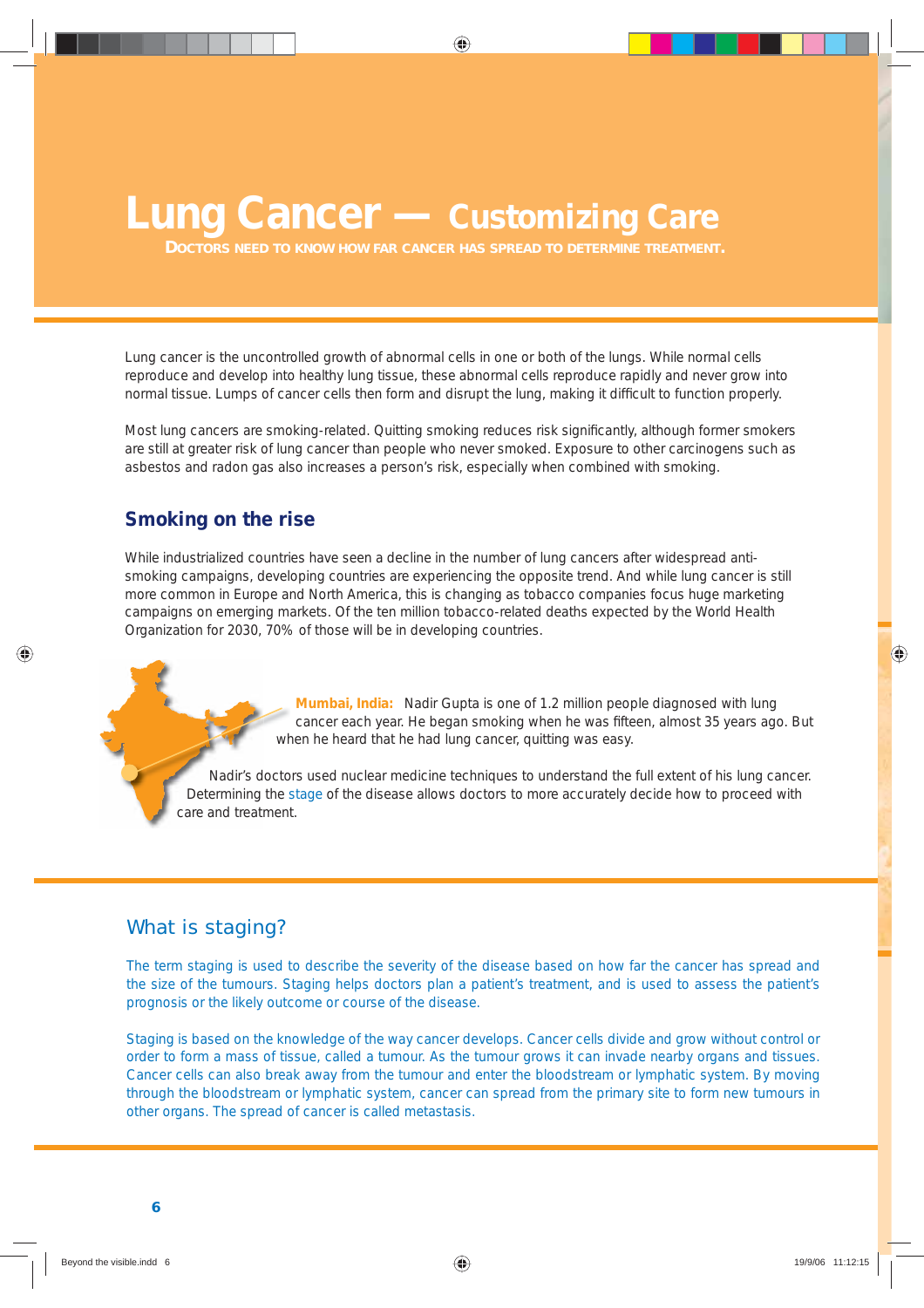

# **Refining the diagnosis**

Nadir's doctor used Positron Emission Tomography — or PET — to determine the stage of the cancer and the best way to treat it. Doctors needed to see if surgery was still an option for Nadir, or if it had spread too far. For Nadir's PET scan, doctors injected a radioactive sugar into his bloodstream to light up the tumours in his body.

Doctors saw from Nadir's PET scans that the cancer wasn't limited to his lungs, but they could see that it hadn't spread very far. Based on these images, his doctors knew that the best treatment for Nadir wasn't surgery, but a more appropriate radiation treatment.

# How does PET contribute to staging?

Positron Emission Tomography (PET) is a precise and sophisticated imaging technique using radioisotopes. PET makes it possible for the first time, to show both organ function and the development of the disease within it.

Sugar is the fundamental source of energy for all body cells. Cancer cells, however, are hyperactive and therefore need more sugar than normal body cells. Simple sugars — glucose, for example — can be labelled with signalemitting radioisotopes and injected into the patient. The PET scanner records the signals that these radioisotopes emit as they collect in organs targeted for examination. A computer then translates the signals into images.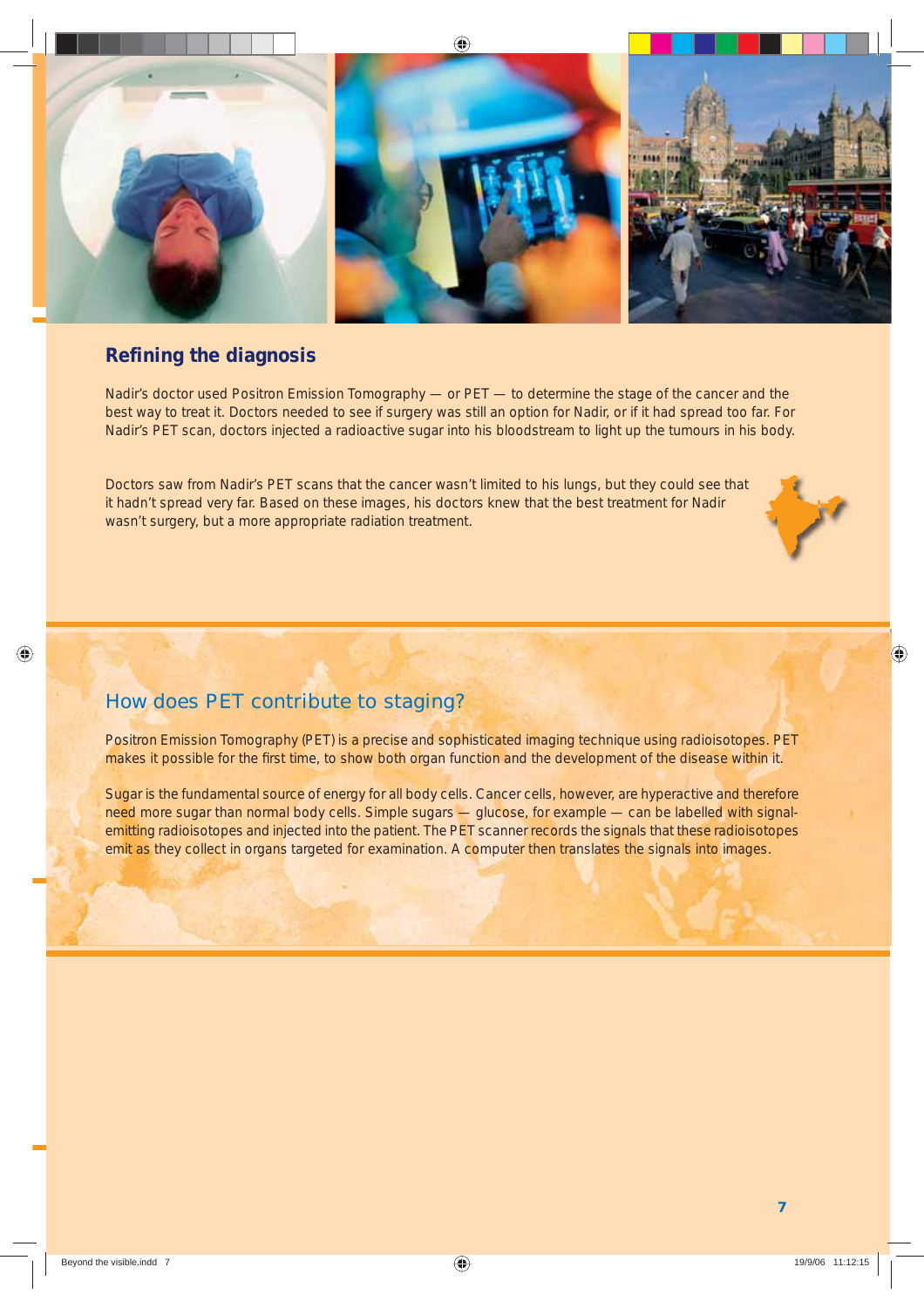# **Breast Cancer — Finding the Right Treatment for the Patient**

Less than two decades ago, breast cancer was not a significant health concern in Latin America. Today, breast cancer is the second leading cause of cancer deaths and there is an alarming increase in the number of women developing the disease.

The risk factors for breast cancer cover a broad range of conditions, from age to inherited genes, reproductive history, alcohol consumption and high fat diets. In addition to age, family history is probably the most widely acknowledged and scientifically proven risk factor.

> **Belém, Brazil:** Juliana da Costa's grandmother died of breast cancer. So she knew to begin examinations early. Because of her doctor's vigilance, they were able to catch her breast cancer at an early stage.

# **Tracking the spread of cancer**

One of the ways breast cancer spreads through the body is through the lymphatic system. Breast cancer doesn't spread randomly into the underarm lymph nodes, however, but tends to spread in an orderly fashion through a 'sentinel' node before becoming more generally disseminated. The sentinel node is simply the first node in a chain of nodes. If one imagines a string of pearls lying tangled on a dressing table, the cancer has to go through the first pearl to get to the rest.

Until recently, standard surgical practice for breast cancer was to remove the underarm lymph nodes in order to assess the prognosis of the disease, which is related to the number of lymph nodes involved. There are 25 to 30 underarm nodes which must be examined in a laboratory to see whether they are cancerous, and if so how many.

# **Avoiding unnecessary pain and side effects**

Removing the underarm lymph nodes may cause swelling, arm pain, or motor deficiencies. For the vast majority of these removals, this surgery may not be necessary. A new nuclear medicine procedure, called sentinel lymph node detection, could spare patients this pain and yet yield the information needed to determine the best treatment.

# What is Sentinel Lymph Node Detection?

Sentinel lymph node detection involves injecting a radiopharmaceutical near the breast tumour site. After the injection, the tracer is drained through the lymphatic vessels. In the operating theatre, a gamma probe — a handheld device that detects gamma radiation — is used to locate the area of radioactivity and detect node location.

Doctors find and remove the sentinel node, and then analyse it to detect even the smallest deposit of metastatic cancer cells. This procedure allows for detection of lymph nodes that are free of cancer thus identifying patients who don't need aggressive surgery.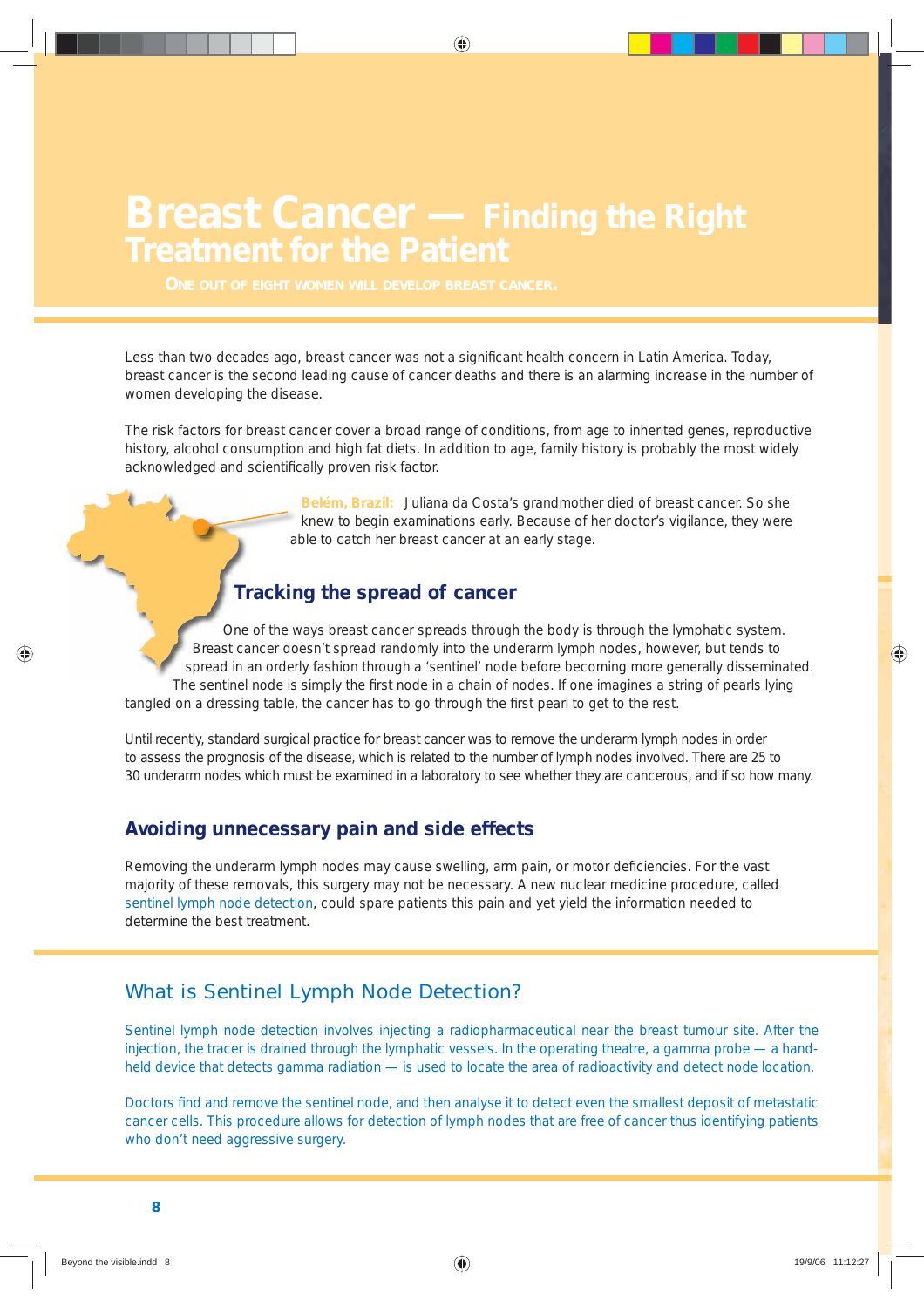

### **Breast cancer under control**

Thanks to improved screening programmes breast cancer is increasingly detected at an early stage, before the lymph nodes are involved. Furthermore, understanding about the spread of cancer in lymph nodes and the combination of nuclear medicine techniques such as sentinel lymph node detection, are improving the quality of life for patients.

Juliana's doctors used sentinel lymph node detection and found that her cancer hadn't spread to the lymph nodes. She didn't need to have the underarm lymph nodes removed, and was spared the pain involved with this surgery.



# Nuclear medicine in therapy

Rapidly dividing cells are particularly sensitive to damage by radiation. For this reason, some cancerous growths can be controlled or eliminated by irradiating the area containing the growth.

External radiation can be carried out using a beam from a radioactive source. The important point however, is to deliver the maximum amount of radiation to the cancer cells.Therapeutic radiopharmaceuticals do just that, killing the cancer cells, from the inside out.

A biological substance tagged with a radioisotope will follow its usual biological path to bring the radioactive element to the malfunctioning cells. Treating these cells with a therapeutic dose of radiation, customized for those cells, may lead to the regression — or cure — of some diseases.

Cancer therapies involving radioisotopes or radioimmunotherapy may well lead the way into a more promising future for millions around the world.

## Nuclear medicine to relieve pain

Sometimes certain types of cancers may progress to a painful disorder of the bone, known as metastatic bone disease. This occurs when cancer cells from the original tumour area travel through the body and move into the bone. Bone pain can make normal activities challenging, sleep difficult and food unappetizing. Most patients need some form of treatment to deal with this pain.

Fortunately, important advances have been made using radiopharmaceuticals to ease the severe pain related to metastatic bone disease when many bones are affected.

Radiopharmaceuticals are injected into the body and seek out areas of bone that are undergoing cell division, a central part of the bone's response to new cancer cell growth. Radiopharmaceuticals accumulate in these affected areas and work to kill cancer cells, thereby lessening existing bone-related pain and possibly even delaying the development of new areas of pain.

The whole procedure takes only a few minutes and, in some cases, a single injection can relieve pain for an average of three to six months — without the disorientation, drowsiness and uncomfortable side effects of other types of pain treatment.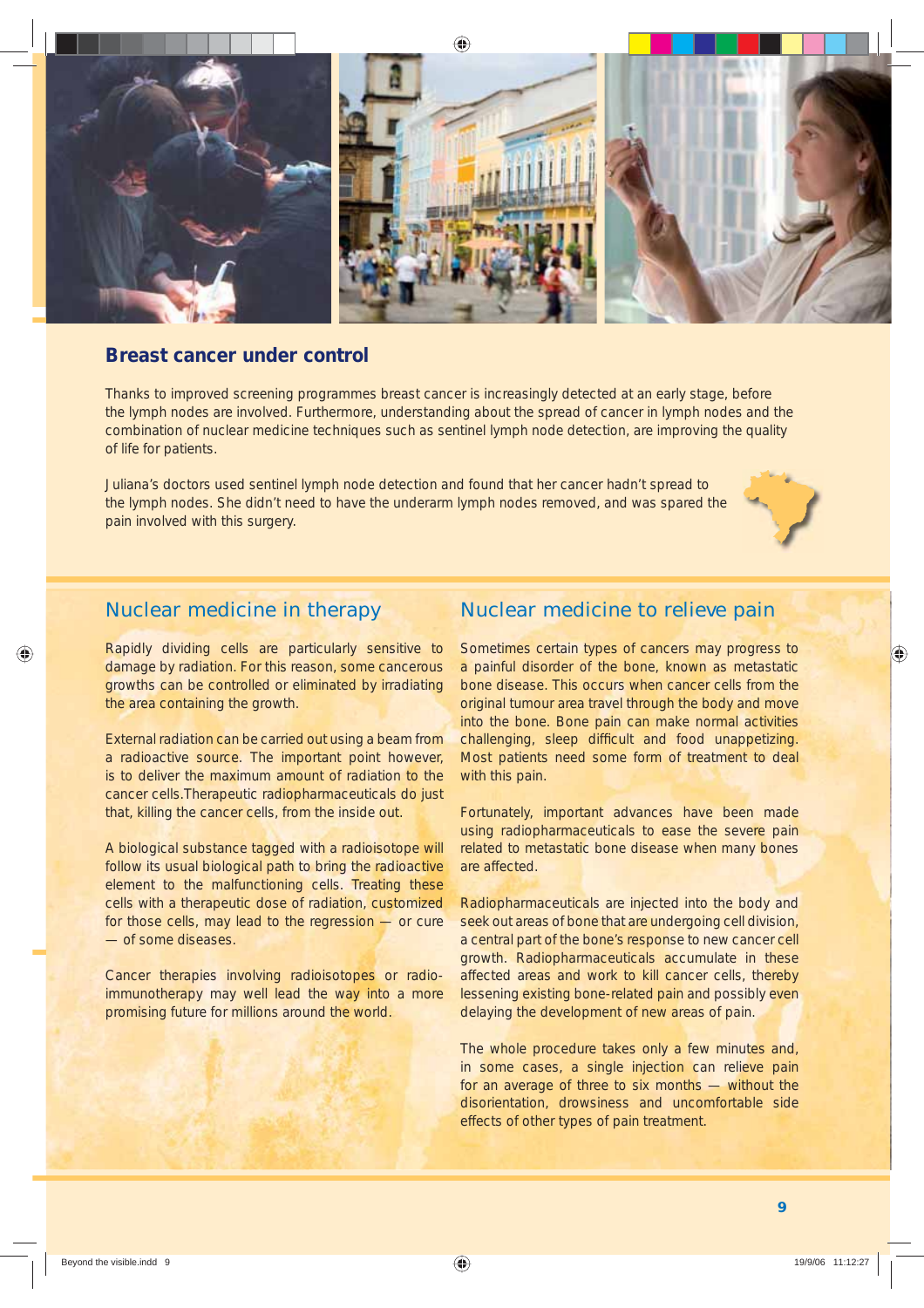# **The Role of the IAEA**

*THE UNQUESTIONABLE BENEFITS OFFERED BY NUCLEAR MEDICINE ARE AVAILABLE TO*

The IAEA has a unique mandate — to *"accelerate and enlarge the contribution of atomic energy to peace, health, and prosperity throughout the world."* The Agency is committed to enhancing the capabilities of developing Member States in addressing major health problems like heart disease and cancer using nuclear medicine techniques.

To achieve this goal, the IAEA establishes new practices, transfers updated technology, implements appropriate diagnostic and therapeutic applications, and provides targeted education and training for Member States.

# Advancing the field of nuclear medicine

The IAEA's Coordinated Research Projects (CRPs) support international research efforts to develop new scientific approaches in nuclear medicine. In these projects, the IAEA brings scientists together from developed and developing Member States to exchange knowledge and research capabilities while working together on areas of common interest.

Recent CRPs in nuclear medicine have identified the best therapeutic strategy to use beta-emitting radiopharmaceuticals to treat inoperable liver cancer, and to support indigenous production of new radiopharmaceuticals for the early diagnosis of cancer.

# Distributing technology resources

Nuclear medicine relies on advanced technologies such as SPECT and PET. However, the global reality today is one where technology and facilities are not evenly distributed between countries.

Through Technical Cooperation projects, the IAEA provides equipment necessary to establish and maintain technical facilities in Member States. Recent projects have provided SPECT cameras to Ecuador, Malta, Nicaragua, Tajikistan, Uruguay and Uzbekistan, among others, as well as provided advice to implement PET programmes for cancer management in Argentina, Chile, Malaysia, Thailand and Vietnam.

## Implementing diagnostic and therapeutic applications

The IAEA also provides Member States with technical expertise and infrastructure development in national and regional projects. Recently the IAEA helped establish completely new nuclear medicine programmes in Kenya, Mali, Senegal and Sudan, and helped re-establish facilities that had been shut down for more than ten years in the Former Yugoslav Republic of Macedonia, Montenegro and Serbia. The IAEA's work to implement diagnostic and therapeutic applications has also raised the level of clinical practice in facilities in Malaysia, Thailand and Vietnam.

# Providing comprehensive education

The IAEA provides on-site local training and professional advice from IAEA staff and external experts. It organizes several of these training courses and consultants meetings around the world each year to ensure the good practice of nuclear medicine.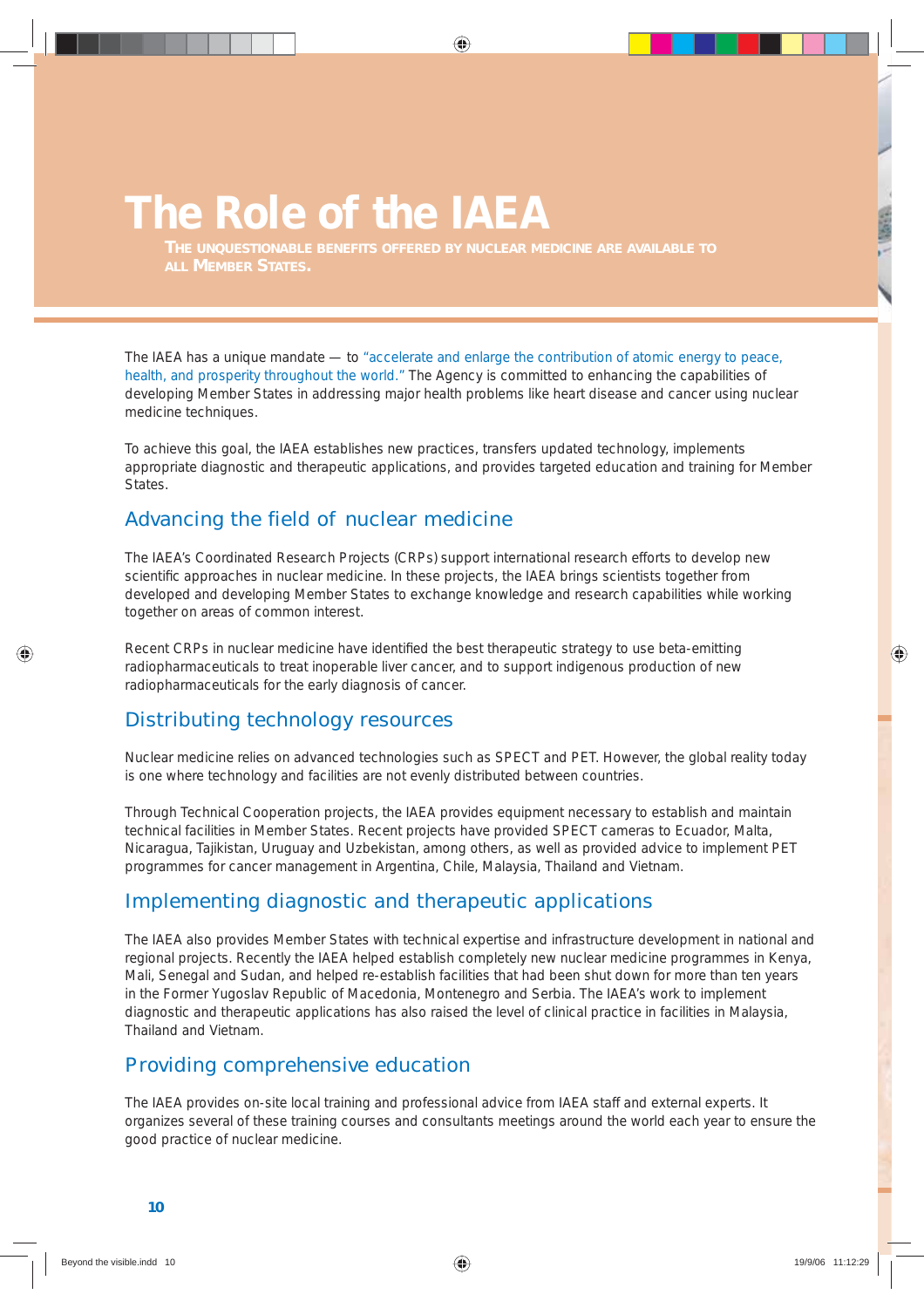

Distance Assisted Training (DAT) is a fellowship programme which provides support for doctors from countries without formal university programmes in nuclear medicine. Under supervision from trained doctors, participants follow learning modules to receive comprehensive training for two to three years. Recent pilot programmes with participants from Bolivia, Colombia, Thailand and Vietnam have resulted in a significant improvement in the level of local practice of nuclear medicine.

# Sharing critical information

The IAEA has developed the Nuclear Medicine Database (NUMDAB) to gather and maintain information on the nuclear medicine practices around the world. The database provides information on the current status of nuclear medicine infrastructures and educational systems. It also assists in planning approaches to emerging needs, as well as in prioritizing the educational and operational needs related to strengthening nuclear medicine practices in Member States.

# Working together

The IAEA brings together consultants from developed and developing countries to learn more about the needs of Member States and how best to provide for them. For more information, please visit *www-naweb.iaea.org/nahu/nm.*

*Cover :* Photo Disk Photo Disk SPECT scans light up in bright colour where blood flows to the heart; uneven rings here indicate reduced blood flow to the muscle tissue. *Credit: M. Dondi/IAEA Inside Cover:* Early and accurate diagnosis is vital for effective treatment of both heart disease and cancer. *Credit: GE Healthcare Page 5*: Heart disease is on the rise in China, caused by lifestyle changes, poor diet and rapid urbanization. *Credit: Getty Images* Doctors can use nuclear medicine techniques to determine if a patient has heart disease and decide on the best treatment. *Credit: Getty Images* A SPECT gamma camera takes images of a patient's heart at rest and under stress to show blood flow to heart muscle tissue. *Credit: A. Soricelli/IAEA Page 7:* A PET/CT scanner records the signals emitted by radioisotopes to show organ function and the development of the disease. *Credit: Getty Images* According to the American Cancer Society India Initiative, tobacco-related cancers account for almost one-third of all cancers in India. *Credit: Getty Images Developing countries like India are experiencing a rapid rise in the incidence of cancer. Credit: Getty Images Page 9:*  Surgeons use a gamma probe to detect lymph nodes that are free of cancer. *Credit: IAEA* Breast cancer cases are increasing in Brazil and throughout Latin America, where the disease is the second leading cause of cancer deaths. *Credit: Getty Images*  Radiopharmaceuticals injected near the breast tumour site will lead doctors to identify the 'sentinel' lymph node. *Credit: Getty Images Page 11:* PET scans are painless procedures, and all traces of the radioisotopes leave the body naturally after a few hours. *Credit: GE Healthcare* The IAEA helps to provide both the equipment and essential professional expertise to better diagnose and treat heart disease and cancer in the developing world. *Credit: Getty Images* 

IAEA headquarters at the Vienna International Centre in Austria*. Credit: D. Calma/IAEA*